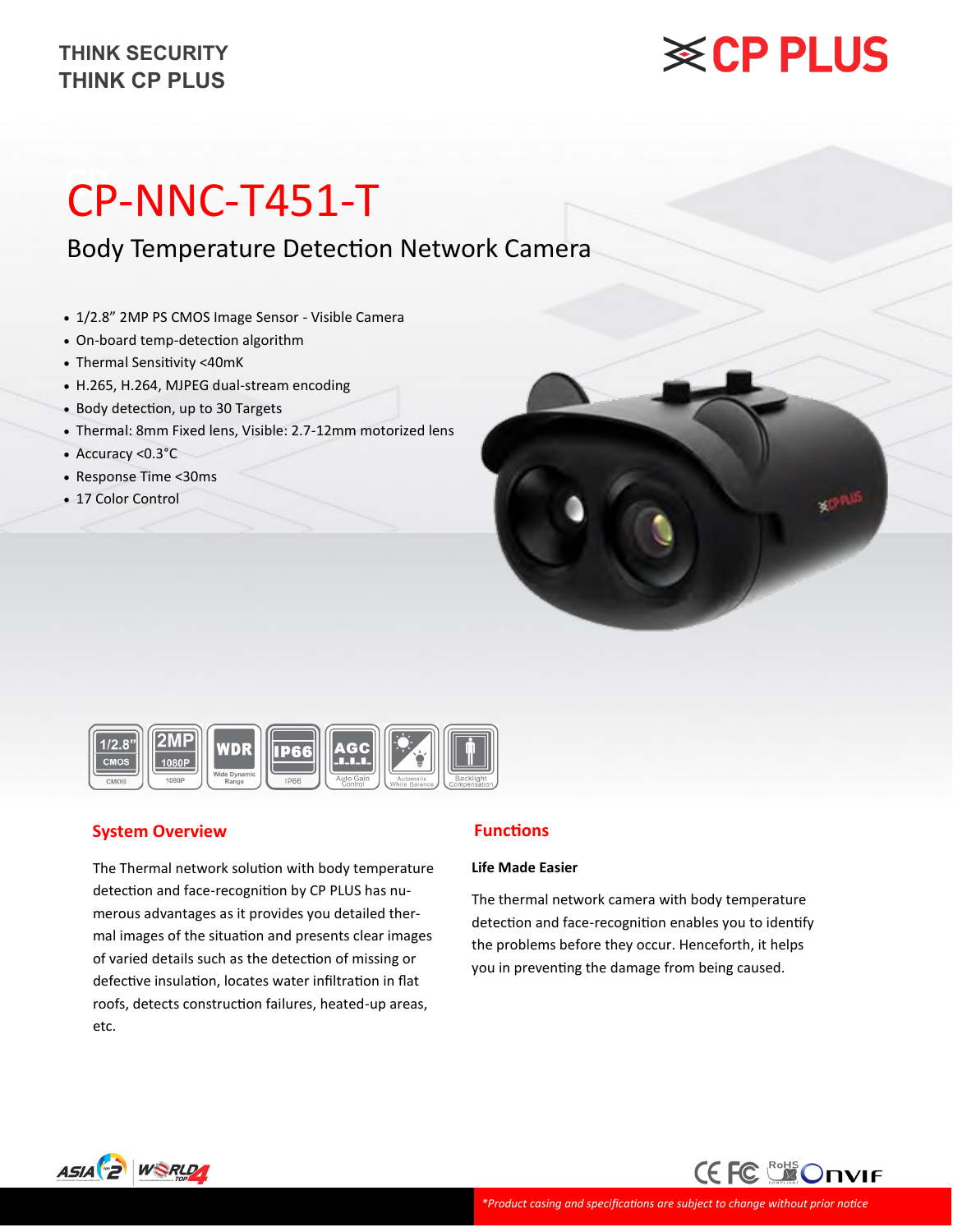# **※CP PLUS**



# CP-NNC-T451-T Body Temperature Detection Network Camera

#### **Wide Dynamic Range (WDR)**

When a scene is partly dark and partly bright, that is the dynamic range that distorts images due to this difference in the lighting. WDR technology provides you balanced lighting for a clear and vivid image throughout the day. WDR technology can be installed at entry/exit points of any building structure, jewellery shops, outdoor location among so many other places.

#### **Effective Screening**

This thermal screening camera entails the analytical process along the line of smart body detection, perimeter, single as well as double virtual fences, object left, object removed. All of which results in savings of valuable time and money.

#### **Instant Alerts**

It notifies you on what exactly it is that needs to be fixed and assists you in finding faults before any real problems occur.

#### **Dual-lens**

Another major function of this camera is the dual-lens feature that has been integrated into it, which enables this camera to measure temperatures automatically with high accuracy and also to automatically collect the portraits of those with an abnormal temperature.

#### **Increased Reliability**

It can detect the body temperatures of up to 30 people simultaneously with automatic recording of abnormal temperature data. It also has an optical zoom lens of 2.7 to 12 mm with various IVS functions like smart body detection, parameter, and virtual fences.

#### **Varied Applications**

The thermal imaging camera has proven to be very useful as its applications vary from electricity maintenance and solar maintenance to construction and temperature measurement as well as plumbing and fire fighting.

### **About CP PLUS**

The brand that is on its way to lead the world when it comes to the security and surveillance industry, CP PLUS, keeps bombarding the market with the most reliable range of products that have been designed carefully and methodically to automate the whole surveillance and security process, no matter how big your premises are.

It was the initiative to help the public in the area where they are the most vulnerable and to empower the sense of safety in our hearts that had conceptualized CP PLUS. And embarking on its mission to make the world a safer and more secure place has taken the brand's journey to unprecedented levels even when compared to international competitors.



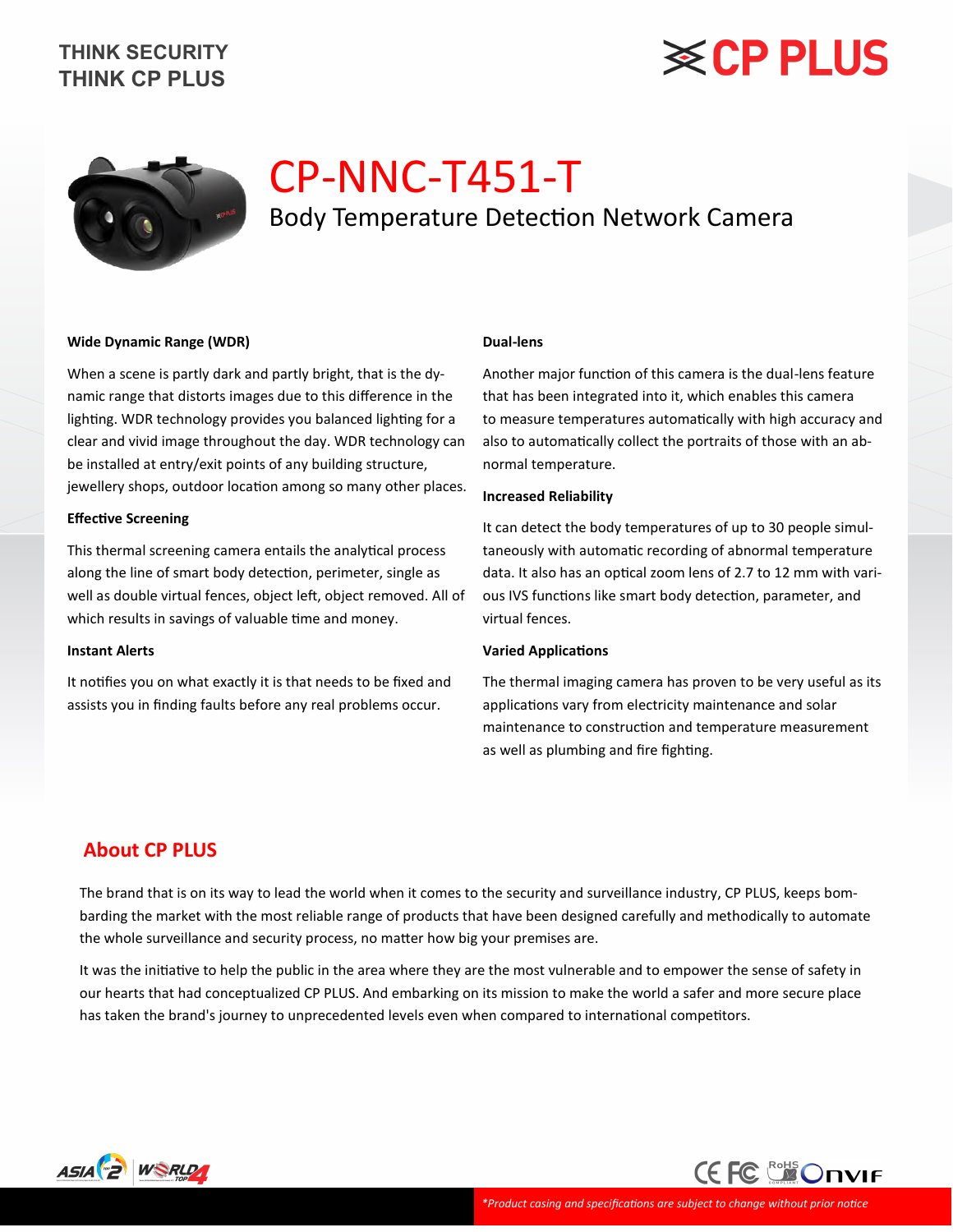# **※CP PLUS**



# CP-NNC-T451-T Body Temperature Detection Network Camera

| Feature                           | Specification                                                                                                                           |
|-----------------------------------|-----------------------------------------------------------------------------------------------------------------------------------------|
| Image Sensor                      | 1/2.8" Sony CMOS- Visible camera                                                                                                        |
| <b>Effective Pixels</b>           | 1920(H)×1080(V) - Visible, 400(H) ×300(V) - Thermal                                                                                     |
| Minimum Illumination              | Color: 0.01Lux @(F1.2, AGC ON) B/W: 0.001Lux @(F1.2, AGC ON)                                                                            |
| <b>Spectral Range</b>             | $8^{\sim}$ 14um                                                                                                                         |
| <b>Thermal Sensitivity (NETD)</b> | 40mK @F1.0, 300K                                                                                                                        |
| Detector Type                     | Uncooled IRFPA Microbolometer                                                                                                           |
| <b>Pixel Size</b>                 | 17um                                                                                                                                    |
| S/N Ratio                         | More than 55dB                                                                                                                          |
| Max Aperture                      | F1.6~F2.9                                                                                                                               |
| <b>Shutter Speed</b>              | $1/5 \approx 1/20,000s$                                                                                                                 |
| <b>Color Palettes</b>             | Black-Heat / White-Heat/Rainbow/Iron-Red up to 17 modes                                                                                 |
| Image Setting                     | Polarity LUT/DVE/Mirror/FCC//3DDNR Brightness/Contrast/ROI                                                                              |
| <b>White Balance</b>              | Auto/Manual                                                                                                                             |
| Lens                              | 2.7mm~12mm Motorized - Visible, 8mm - Thermal Lens                                                                                      |
| Gain Control (AGC)                | Auto/Manual                                                                                                                             |
| Angle of View                     | 105° ~ 32° - Visible, H: 46°, V:35.3° - Thermal                                                                                         |
| <b>Back Light Compensation</b>    | Auto / Manual/ True WDR(120dB)                                                                                                          |
| Video Compression                 | H.265, H.264, MJPEG                                                                                                                     |
| <b>Video Streaming</b>            | Main Stream: Thermal: D1 @25/30fps Visible: 1920×1080/1280×720@25/30fps, Sub Stream:<br>Thermal: CIF @25/30fps Visible: D1/VGA@25/30fps |
| Digital Zoom                      | 16x                                                                                                                                     |
| Motion detection                  | Support                                                                                                                                 |
| <b>Privacy Mask</b>               | Off / On (4 Area, Rectangle)                                                                                                            |
| <b>ROI</b>                        | Off / On (8 Zone, Rectangle)                                                                                                            |
| Mirror                            | Support                                                                                                                                 |
| Defog                             | Support                                                                                                                                 |



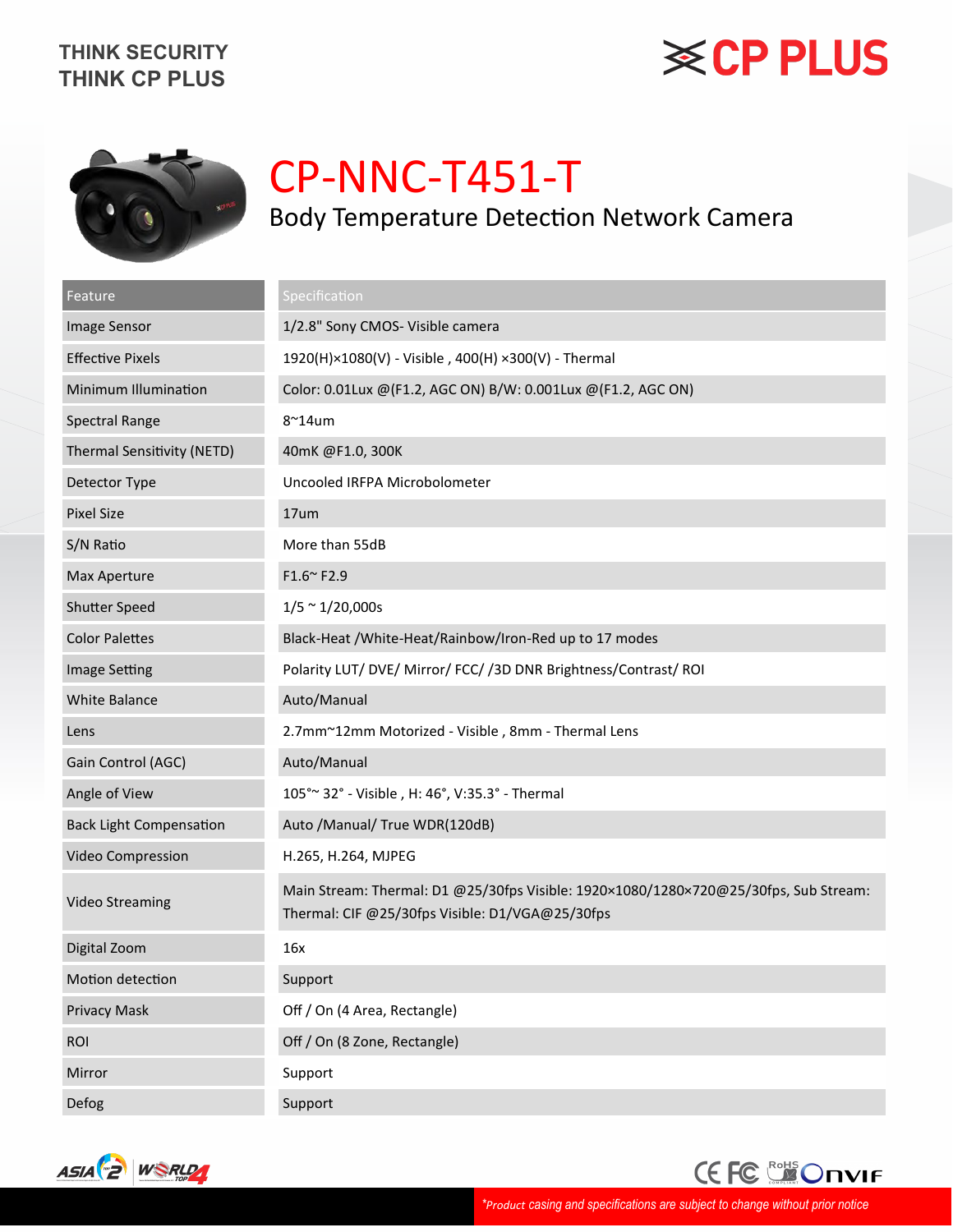# **※CP PLUS**

| Feature                                           | <b>Specification</b>                                                                                                                                                                                                                                                                      |
|---------------------------------------------------|-------------------------------------------------------------------------------------------------------------------------------------------------------------------------------------------------------------------------------------------------------------------------------------------|
| Audio Input                                       | 1 Ch.                                                                                                                                                                                                                                                                                     |
| Audio Output                                      | 1 Ch.                                                                                                                                                                                                                                                                                     |
| <b>Audio Compression</b>                          | G.711, AMR, RAW_PCM (Optional)                                                                                                                                                                                                                                                            |
| Alarm IN                                          | 2 channel In                                                                                                                                                                                                                                                                              |
| Alarm Out                                         | 2 channel Out                                                                                                                                                                                                                                                                             |
| <b>Detection Mode</b>                             | Body temperature monitoring                                                                                                                                                                                                                                                               |
| DVE Image Enhance                                 | Support                                                                                                                                                                                                                                                                                   |
| <b>Detection Preset</b>                           | Max 30 goals                                                                                                                                                                                                                                                                              |
| <b>Intelligent Functions</b>                      | Motion detection, Disk alarm, I/O alarm, Temperature alarm                                                                                                                                                                                                                                |
| <b>Temperature Alarm</b>                          | Over temperature alarm, Temperature difference alarm                                                                                                                                                                                                                                      |
| <b>Response Time</b>                              | ≤30ms                                                                                                                                                                                                                                                                                     |
| <b>Bit Rate Control</b>                           | Main Stream: Thermal: 100Kbps~6Mbps, Visible: 200Kbps~12Mbps Sub Stream: Thermal:<br>10Kbps~1.5Mbps Visible: 10Kbps~6Mbps                                                                                                                                                                 |
| Accuracy                                          | ≤ 0.3°C (Emission rate, distance, ambient temperature, etc.) with blackbody.<br>±0.5°C (Without Blackbody).<br>Detection Distance: 3~5m (4m recommended) Working Environment: Avoid the interference<br>of wind, sunshine, high temperature and reflective objects, indoor is recommended |
| Temperature Display Mode                          | Temperature target >5°C, Display absolute temperature value;<br>Temperature target ≤5°C, Display relative temperature value (temperature difference DEV =<br>highest value - average)                                                                                                     |
| Theory of Temperature<br><b>Measurement Range</b> | $-20 °C \approx 60 °C (-4 °F \approx 140 °F)$                                                                                                                                                                                                                                             |
| Protocol                                          | IPv4/IPv6, HTTP,RTSP/RTP/RTCP, TCP/UDP, DHCP, DNS, PPPOE, SMTP, SIP, 802.1x, ONVIF, CGI,<br><b>SDK</b>                                                                                                                                                                                    |
| <b>Smart Detection</b>                            | Smart Body Detection, Perimeter , Single Virtual Fences , Double Virtual Fences, Object<br>Left, Object Removed                                                                                                                                                                           |
| Ethernet                                          | 1 Ethernet (10/100 Base-T) RJ-45 Connector                                                                                                                                                                                                                                                |
| <b>User Account</b>                               | 10 Users                                                                                                                                                                                                                                                                                  |
| <b>Smart Phone</b>                                | iPhone, iPad, Android Phone                                                                                                                                                                                                                                                               |
| <b>Reset Button</b>                               | Support (Built-in)                                                                                                                                                                                                                                                                        |
| <b>RS485</b>                                      | Support                                                                                                                                                                                                                                                                                   |



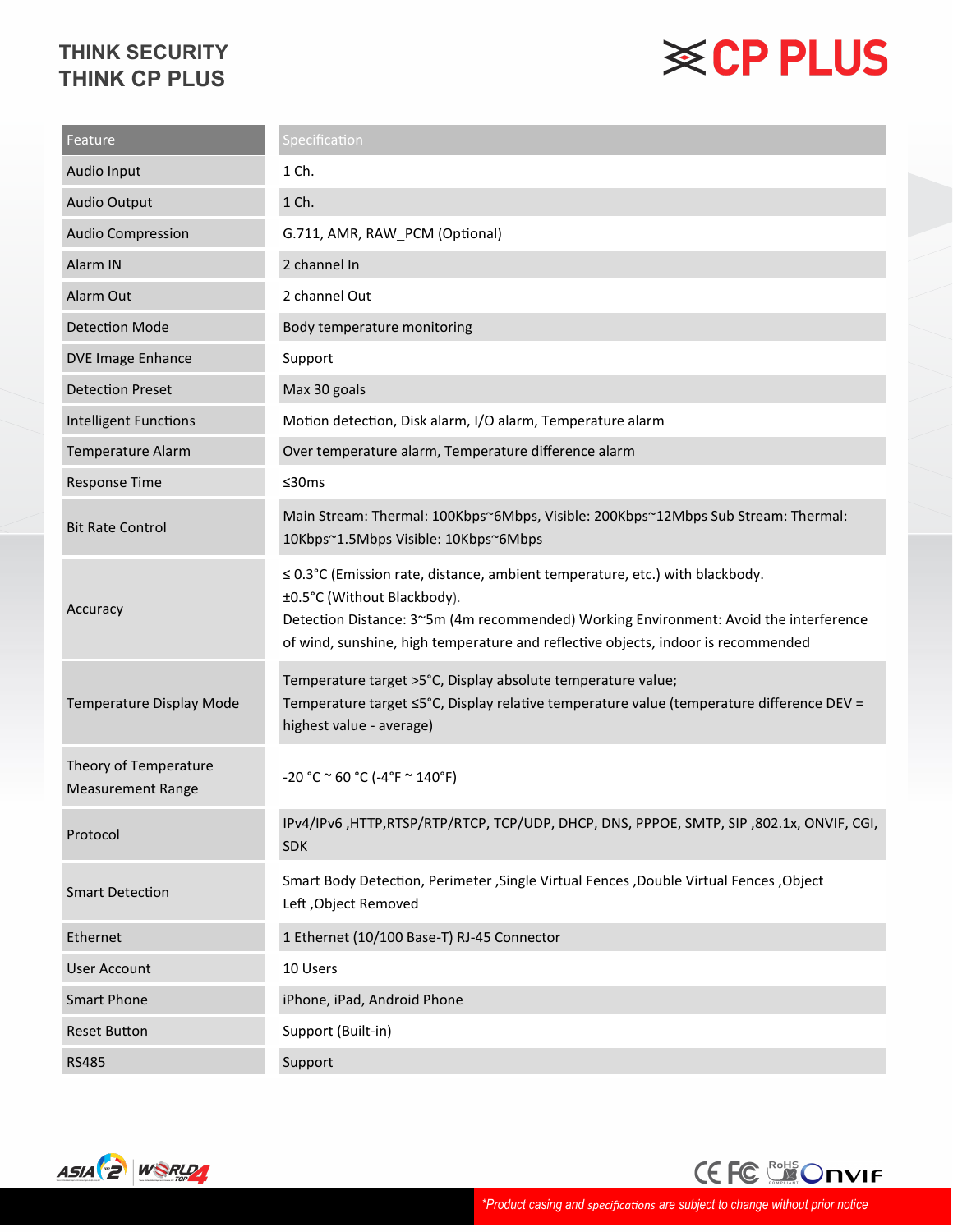# **※CP PLUS**

| Feature                      | Specification                      |
|------------------------------|------------------------------------|
| <b>Operating Temperature</b> | -30°C~60°C(-22°F~140°F), 0~ 90% RH |
| Power Source                 | DC12V/PoE (IEEE 802.3af)           |
| Power Consumption            | Max 10W                            |
| <b>Weatherproof Standard</b> | <b>IP66</b>                        |
| Dimension                    | 212×182×136mm                      |
| Casing                       | Metal                              |
| Weight                       | 2Kg                                |

### Dimensions (mm/inch)